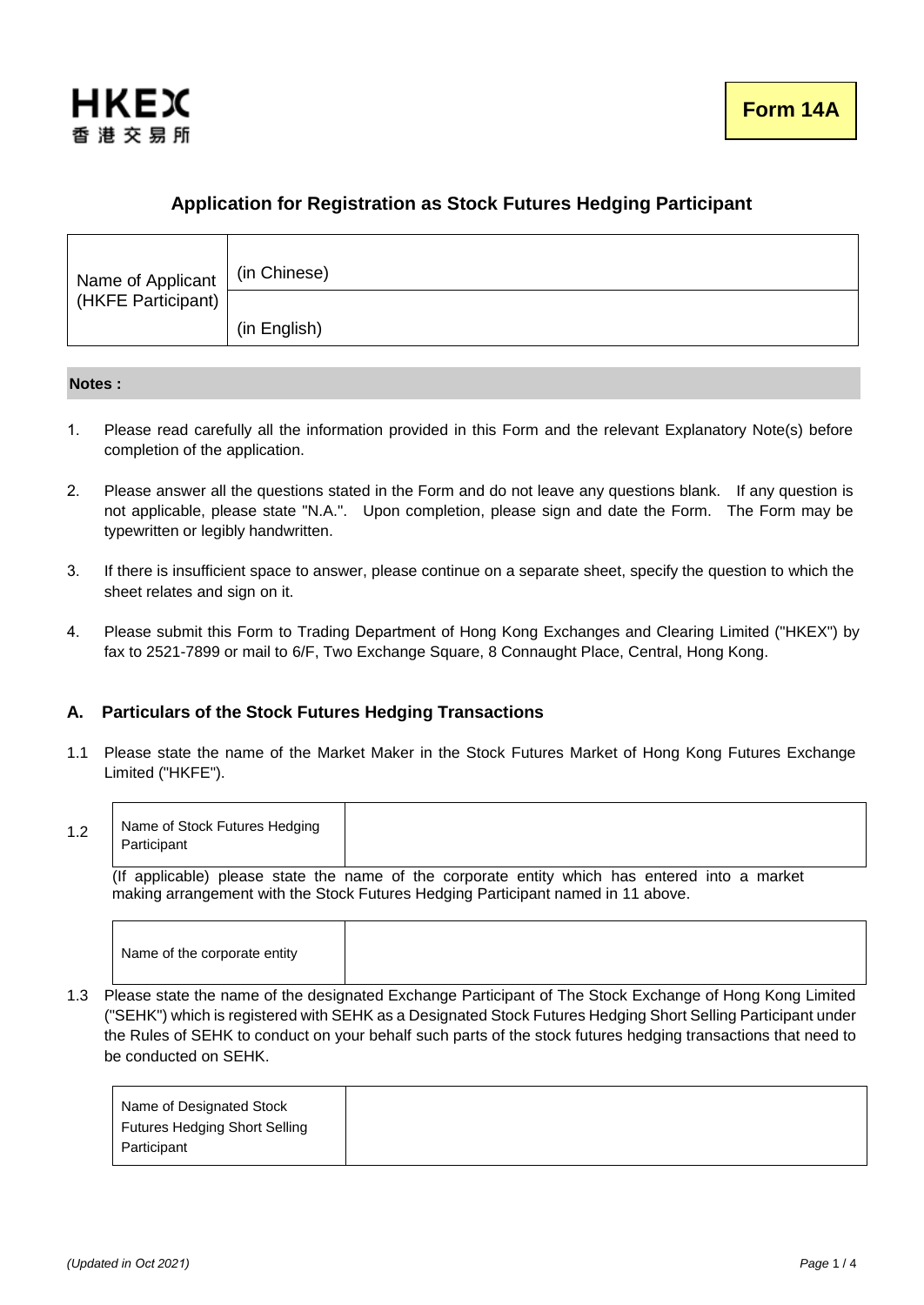## **B. Information of the Contact Person for the Application**

| Name             |                      |  |
|------------------|----------------------|--|
| Telephone Number | <b>Email Address</b> |  |

# **C. Declaration by the HKFE Participant**

| 10 |  |  |
|----|--|--|
|    |  |  |

## Name of HKFE Participant

- 1. **apply** for registration as a Stock Futures Hedging Participant;
- 2. **consent** to the processing of personal data in accordance with the Privacy Policy Statement included in this form;
- 3. **undertake** that the information provided in this application (including the information stated in the supporting documents) is complete, true and correct and that we have not made any statements or omissions which would render such information untrue or misleading;
- 4. **undertake** that we shall notify HKFE immediately of any changes in the information given in this application;
- 5. **understand** that HKFE may take disciplinary proceedings against a Participant which has made a false or misleading representation in relation to its application;
- 6. **acknowledge** that the extent to which the tick rule exemption may be claimed by a Designated Stock Futures Hedging Short Selling Participant in respect of Stock Futures Hedging Short Selling of shares underlying a particular Stock Futures Contract conducted for the account of each Stock Futures Hedging Participant shall be subject to a maximum hedging limit and such maximum hedging limit will be imposed on each corporate entity under a market making arrangement with us; and (if applicable) **agree** to procure the corporate entity to comply with such maximum hedging limit.
- 7. **undertake** that we shall comply with all applicable rules, regulation and procedures of HKFE as the case may be, from time to time in force, the conditions stated in the letter of approval and any other directives from time to time made by HKFE; and **agree** that any non-compliance shall render us liable to disciplinary proceedings; and
- 8. **consent** that HKFE and any recognized exchange controller which is the controller of HKFE or any company of which a recognized exchange controller which is controller of HKFE is a controller may disclose our information to the SFC, any exchange and regulatory authority (whether within or outside Hong Kong).

| Signature of the<br>HKFE Participant <sup>1</sup> | Date                |  |
|---------------------------------------------------|---------------------|--|
|                                                   | (with Company Chop) |  |
| Name of Signatory                                 | Position            |  |

<sup>1</sup> The signatory shall be a Responsible Officer or a person duly authorized by the board of directors of the Exchange Participant.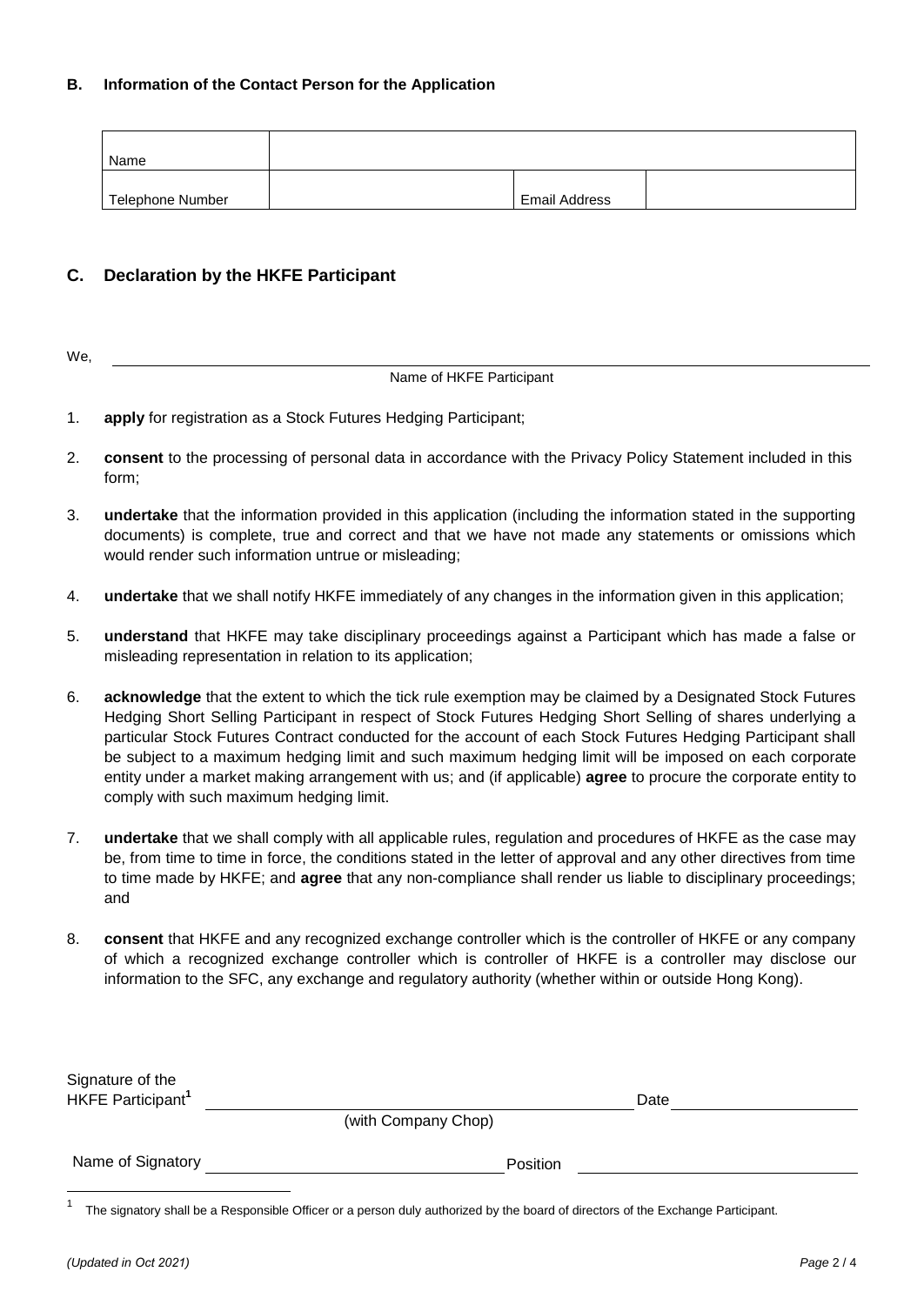# **D. Declaration by the Designated Stock Futures Hedging Short Selling Participant of SEHK**

We,

Name of SEHK Participant

- 1. as a Designated Stock Futures Hedging Short Selling Participant of SEHK, **agree** to conduct on behalf of the aforesaid HKFE Participant such parts of the Stock Futures Hedging Transactions that need to be conducted on SEHK; and
- 2. **consent** to the processing of personal data in accordance with the Privacy Policy Statement included in this form.

| Signature of the              |                                    |             |  |
|-------------------------------|------------------------------------|-------------|--|
| SEHK Participant <sup>1</sup> |                                    | <b>Date</b> |  |
|                               | $\sim$ $\sim$ $\sim$ $\sim$ $\sim$ |             |  |

(with Company Chop)

Name of Signatory Position